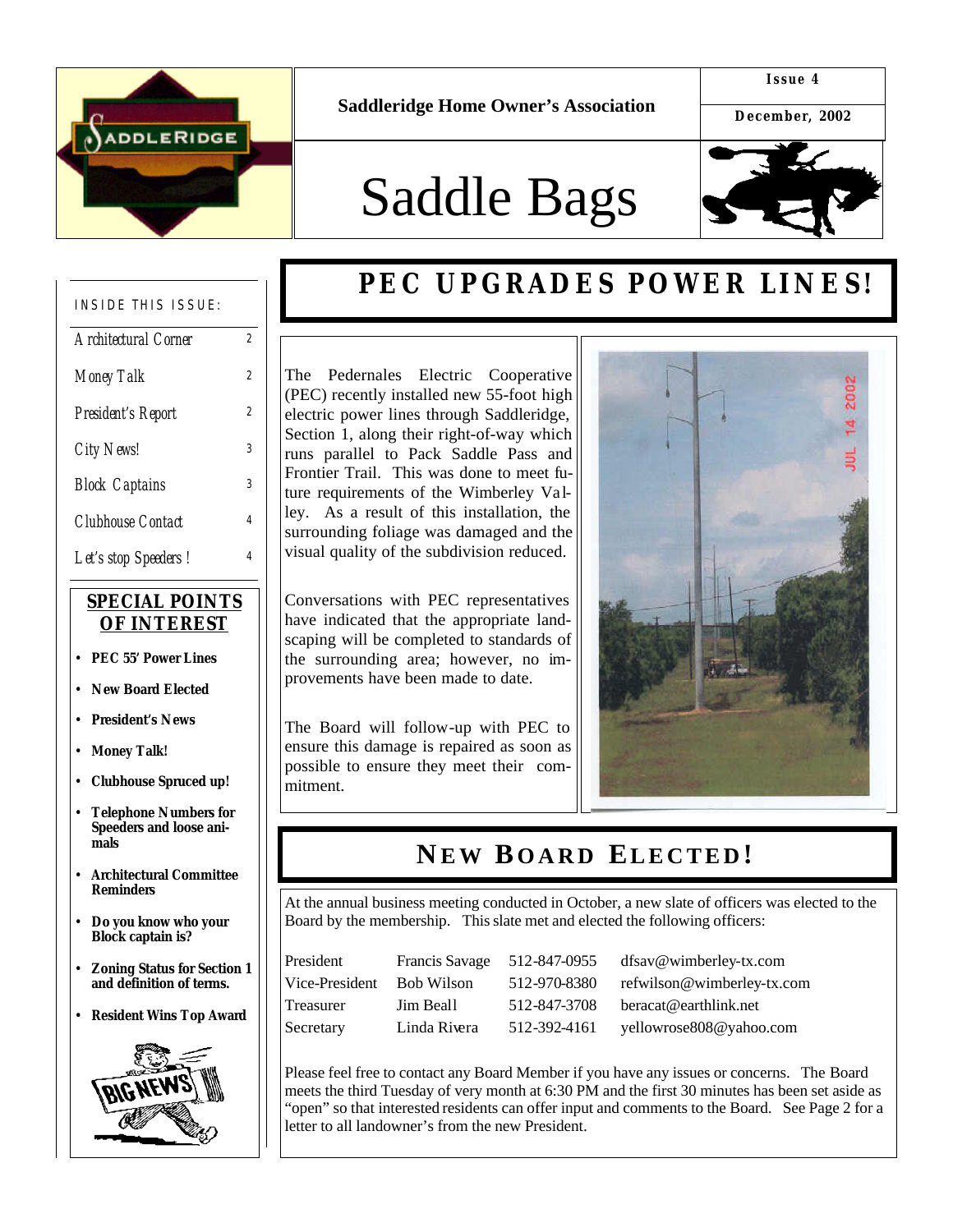### **ARCHITECTURAL C ONTROL C OMMITTEE (ACC) CORNER**

#### **HELPFUL HINTS ON OTHER RESTRICTIONS**

**These are City/County/State restrictions your builder is familiar with. Highlights are provided for homeowner information:**

- ? Driveway/Access Permit required in advance by Hays County (512-268-1260). County may require 18" diameter culverts.
- ? Water Well Drilling Permit required from Trinity Water District (866-858-9253). Wells must be 50' from property line. You should receive a report from State (512-239-0530).
- ? Home construction in the ETJ (Section 2) requires a building permit from Hays County (512-393-2150). The County will review location in 100 year flood plain and assign a number to correlate with the Septic Permit.
- ? **Construction in Section 1 requires building permits from the City (512-847-0025). Ordinances for fences, outdoor lighting and signs may apply.**

#### **Other useful information:**

? PEC electrical membership (512-262-2161). Outdoor mercury vapor (MV-1) lights no longer carried. Must select high press sodium (HP-1 @ 118 watts or HP-2 @ 220 watts)

#### **GET PLANS APPROVED FIRST**!

 Refer to Articles III & IV of the Restrictions concerning requirements for construction and/or alterations of homes, buildings, fences and etc.

#### **Some Restrictions are:**

**1. Section 3.05:** Fences and Mail Boxes must be approved by the ACC. Any fence must be constructed using new materials and completed in a professional manner.

**2. Section 3.07:** The discharge of firearms is prohibited. The Association shall determine what constitutes a nuisance or annoyance.

**3. Section 3.11:** No animals, livestock or poultry shall be kept on any tract except 1 horse, 1 cow, 1 goat or any combination per acre provided it does not become a nuisance to other owners.

**4. Section 3.08:** Trash or refuse shall not be dumped where a nuisance to any residence of the Subdivision may be created.

If you have any questions, contact a member of this committee:

 Wink Dickey, Chairman 512- 847-0821 winkodee@earthlink.net Tony Robinson 512-847-9131

Board oversight is provided by Bob Wilson at 512-847-1441

# **MONEY TALK**

**Lets talk money**. Your Saddleridge Board approved the 2002 Operating Budget at \$20,945. I am pleased to report that we now expect revenues for the 2002 budget to come in at \$21,500. This is due in large part to timely dues payments by over 95% of our Saddleridge property owners!

#### **THANK YOU!!!**

I am also pleased to report that expenses for 2002 are projected to total no more than revenues. About 70% of these expenses are those of an ongoing nature - lawn maintenance, clubhouse and entrance maintenance, insurance, taxes, electricity, costs of mailing & meetings, water and septic, website expenses and improvement category. 2002 was a big year in this respect - a new clubhouse roof, painting of the clubhouse, new drapes and lighting for the clubhouse and new lighting for the main entrance. Even with all this activity, expenses were held to no more than revenues. The SRHOA will be discussing the 2003 budget at the December Board Meeting and any input would be welcomed!

Annual Statements were mailed out on December 1, 2002 for 2003 dues. Please remit by January 31, 2003 to avoid assessment of penalties. Be sure to let me know if you have a new address or phone number as well as let us know your email address. We are trying to cut mailing expenses by using e-mails to communicate with you when we can.

> Submitted by Jim Beall SRHOA Treasurer

# **NEW PRESIDENT SPEAKS**

As incoming President, I want to take this opportunity to thank all the members of the prior board for their relentless efforts to make our community an outstanding place to live. Dean Lafever, Lynn Bass, Lou Marczynski and Barbara Vansant worked many hours to ensure that we could continue to enjoy the quality of living that we have come to expect in our Saddleridge neighborhood.

You new board is dedicated to the same objectives. We want to work with all of you to keep our subdivision at the highest standards. We are committed to our covenants and by-laws, thereby ensuring that all owners are treated equally with fairness and respect. Our Architectural Committee, chaired by Wink Dickey, functions to preserve the integrity and value of our beautiful properties.

We are forming committees that will help with various activities throughout the year. We would hope that you will be willing to serve on one of these or future committees that may be formed. Participation in subdivision activities supports our resolve to keep Saddleridge a great place to live.

Our Board Meetings are designated on Page 1. Please attend any or all these meetings and bring your ideas or suggestions. We are your elected board and our goal is to serve all of the Saddleridge property owners.

> Thank you, Francis Savage, President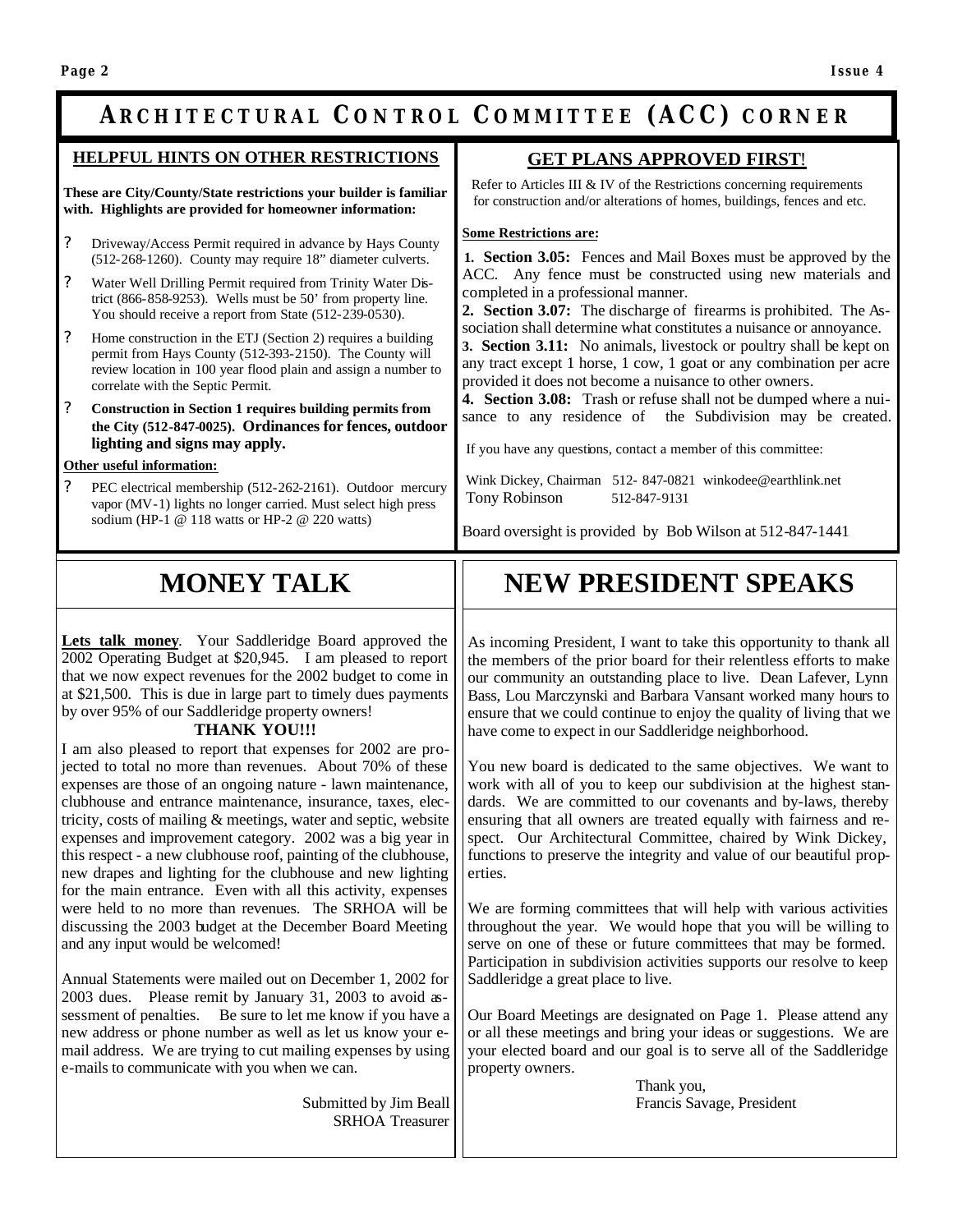**SaddleBags**

### **A ROUND WIMBERLEY C ITY H ALL ... ZONING APPROVED F O R S ECTION 1**

On September 5, 2002, The Village of Wimberley approved zoning of Saddleridge Section 1 as RA (Rural Acreage) and R-1 (Rural Residential). Section 1 is in Planning Area "A", which is defined on the Land Use Map as "primary location for larger lot residential development". RA includes single -family dwellings on lots 5 acres and larger and R-1 includes single -family dwellings on lots of not less than 2 acres. As a result of Subdivision blanket zoning, individual zoning requests are no longer required and Villa ge Residential Applications are in effect for Section 1.

A major activity of the Village is to develop a Comprehensive Plan to replace the current Interim Plan. Comprehensive Plans generally include provisions on land use, transportation and public facilities and are used as a guide in establishing development regulations. The Comprehensive Plan applies to the Village of Wimberley and the ETJ (Extra Territorial Jurisdiction) where the Village has the authority to adopt ordinances that impact the ETJ. SaddleRidge Section 2 is within the Village ETJ. Dates for Public Reviews of the (1) Plan Narrative and (2) Planning Area Map were set at the City Council Meeting on November 7, 2002 for December 10th and 11th, 2002 at the Danfort Junior High School. Draft copies of the Comprehensive Plan are available for purchase at City Hall or may be viewed on the Village Internet Home Page.

**COMMERCIAL PROPERTIES ADJACENT TO SADDLERIDGE:** On August 26, 2002 the owner of 2 properties at the SW boundary of Saddleridge requested C-3 (Commercial-High Impact) zoning and the owner of 3 lots at the NW boundary requested C-2 (Commercial-Moderate Impact) zoning. Both adjoin the west side of Saddleridge along RR12. Several Subdivision residents spoke in opposition to the NW Application at the City Council Meeting on September 5, 2002 and the SW Application at the Planning and Zoning Meeting on September 9, 2002. Concerns included increased noise, traffic, crime and light pollution created by commercial development. Both Applications are being held in continuance for further review.

Submitted by Cecil R. Gibson

Village of Wimberley - Planning & Zoning Commissioner & Saddleridge Resident

| WHO IS YOUR BLOCK CAPTAIN?? |                                                   |   | <b>WHAT CAN YOU DO?</b>                                                                                |                    |                                                                |
|-----------------------------|---------------------------------------------------|---|--------------------------------------------------------------------------------------------------------|--------------------|----------------------------------------------------------------|
|                             |                                                   |   |                                                                                                        |                    | <b>Top Ten List</b>                                            |
|                             | <b>Block 1:</b> Lee & Cecil Gibson **<br>847-0207 | . | Saddleridge Dr. from south entrance to 401 Saddle-<br>Ridge Dr. including Meadow View Dr.              |                    | 10. Keep your acreage picked<br><b>up</b>                      |
| <b>Block 2:</b>             | Pat & Olga Caballero<br>847-5536                  |   | All of Pack Saddle Pass                                                                                | 9.                 | Get to know your                                               |
| <b>Block 3</b>              | 847-7363                                          |   | Rick & Bernadette Cardenas  Saddleridge Dr. from Frontier Trail to 647 Saddleridge                     |                    | neighbors                                                      |
| <b>Block 4:</b>             | Greg & Karen Stewart<br>847-8519                  |   | 661 Saddleridge to 722 Saddleridge Dr.                                                                 | 8.                 | Join your neighbors on<br>one of the subdivision<br>committees |
| <b>Block 5:</b>             | 842-1419                                          |   | Helen & Wayne Underwood  From 746 Saddleridge Dr. to 834 Saddleridge Dr.                               | 7.                 | Keep your pet<br>from running                                  |
| Block 6:<br>Dr.             | Tracy & George Peterson<br>847-3625               |   | From 710 Mission Trail to intersection with Saddleridge                                                |                    | loose!                                                         |
| <b>Block 7:</b>             | Jan & Al Erlandson<br>847-6744                    |   | From 834 Saddleridge Dr. intersection of Mission Trail,<br>south on Mission Trail to 310 Mission Trail | 6.                 | <b>Stop for ALL Stop Signs</b>                                 |
| <b>Block 8:</b>             | Diane & Francis Savage<br>847-0955                |   | All of Arrowhead Pass                                                                                  | 5.<br>$\mathbf{4}$ | Don't Speed!<br>Let your neighbors know                        |
| <b>Block 9:</b><br>Pass     | Donna & Lou Marczynski *                          |   | Canyon Gap Road from Saddleridge Dr. to Arrowhead                                                      |                    | if you going to be gone for<br>an extended time                |
|                             | 847 - 6849                                        |   |                                                                                                        | 3.                 | <b>Be Friendly</b>                                             |
|                             | Block 10 Lisa & Claude Fisher<br>842-1134         |   | Canyon Gap Road from Arrowhead Pass to dead end                                                        | 2.                 | Remember, this                                                 |
|                             | <b>Block 11:</b> Wink & Denell Dickey<br>847-0821 |   | Mission Trail from Arrowhead Pass to Canyon Gap Road                                                   |                    | is YOUR<br>community!!                                         |
|                             | Block 12: Linda Rivera<br>392-4161                |   | All of Frontier Trail                                                                                  | 1.                 | Let's make it the<br><b>BEST</b> community                     |
|                             | $*$ = Sheriff Dept. Liaison                       |   | $**$ = Alternate                                                                                       |                    |                                                                |